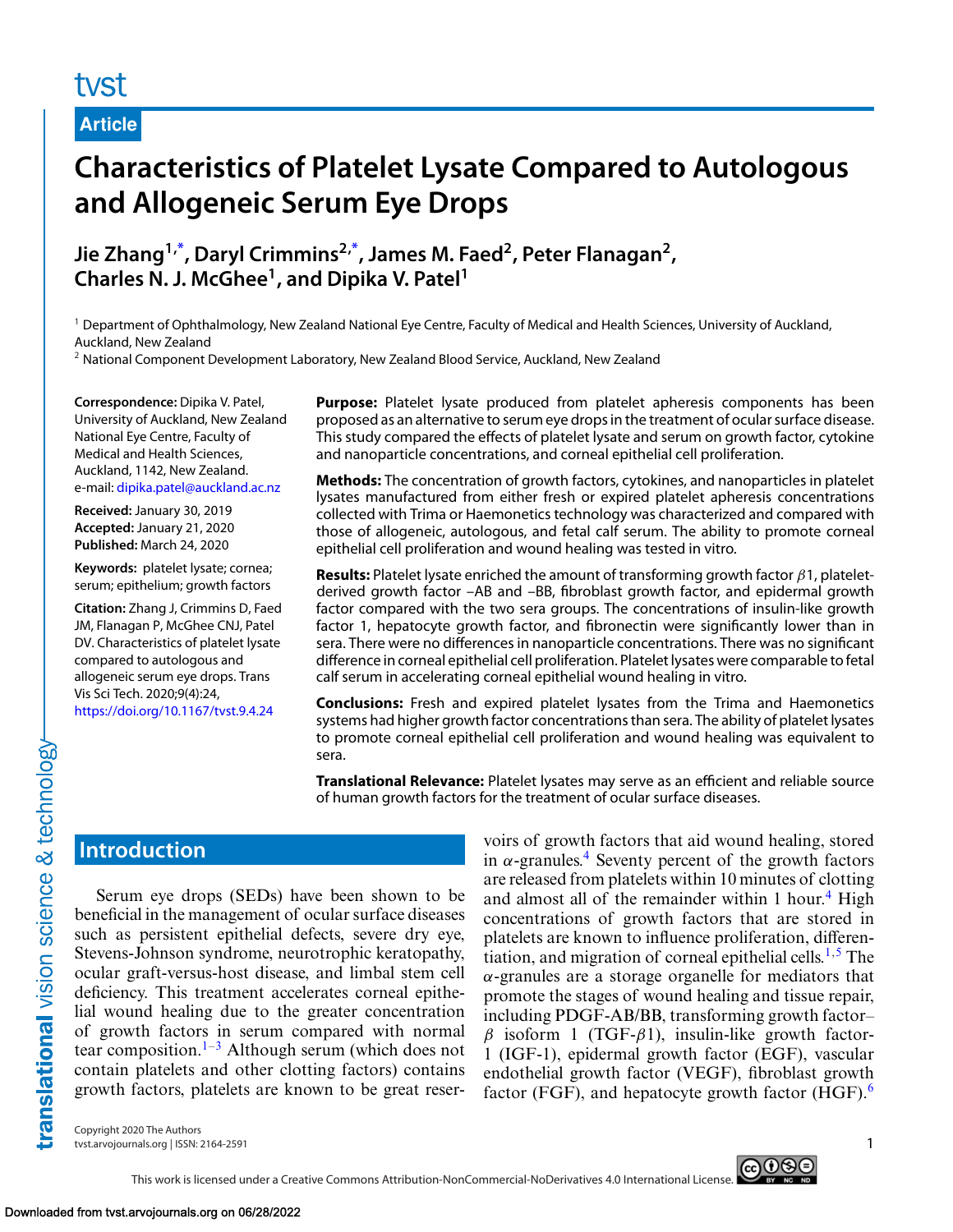EGF and fibronectin support proliferation and migration of epithelial cells.[7](#page-8-0) Platelet-derived growth factor (PDGF), HGF, and FGF stimulate cell proliferation, while in contrast,  $TGF- $\beta$ 1 inhibits corneal epithelial$ cell proliferation and enhances apoptosis.<sup>7</sup>

Other autologous blood-derived products investigated for use in ophthalmology include platelet-rich plasma (PRP) and plasma rich in growth factors (PRGF). These are commonly used terms that cover more than 30 different protocols that produce autologous plasma with elevated platelet concentrations above the normal level.[4,8](#page-8-0) PRP and PRGF can be produced by single or double centrifugation of anticoagulated blood and be applied without clotting as eye drops or after clotting (aka activation, to induce growth factor release) as a matrix.<sup>[4,9,10](#page-8-0)</sup> For example, eye-PRP (E-PRP) eye drops were produced by single centrifugation of anticoagulated autologous blood and contained 1.6 to 2.5 times the normal platelet concentration in blood. $9$  They have shown success in the treatment of nonhealing corneal epithelial ulcers, moderate to severe dry eye syndrome, and ocular surface syndrome after laser in situ keratomileusis.<sup>[9](#page-8-0)</sup> Applied as eye drops, platelets released growth factors in a more prolonged time frame.<sup>4,9</sup> Applied as a clotted E-PRP matrix, it was an effective adjuvant for ocular surface reconstruction.<sup>9</sup>

Autologous serum eye drops are contraindicated or not available to infants, the elderly, or patients who cannot donate enough blood due to underlying diseases, poor venous access, or low hemoglobin $11$ ; therefore, allogeneic serum is also provided for these recipients by many blood services. Alternatives that are easier to collect and more straightforward to produce than serum are also being investigated. Another future alternative is platelet lysates prepared by repeated freeze-thawing of platelet components. Autologous or allogeneic platelet components are easily available and can be converted to platelet lysate via freeze-thawing.<sup>[5,12](#page-8-0)</sup> This process could serve as a source to obtain formulations containing higher concentrations or an alternative source of growth factors than current serum eye drop products.

Review of production methods for SEDs shows variation in methods of product manufacturing, such as collection volume, centrifugation speeds, platelet content, dilution factors, and serum diluents. $11,13$ Quality control of products is required to ensure consistency between batches in the quantification of growth factors and cytokine concentrations, as well as nanoparticle content.<sup>14</sup>

In an attempt to standardize the method for preparing platelet lysate for possible alternative eye drop formulations, our first aim was to assess the growth factor, cytokine, and nanoparticle concentrations in platelet lysate produced from Trima and Haemonetics platelet apheresis components and to compare these levels to those derived from autologous and allogeneic serum. Our second aim was to test the effects of Trima and Haemonetics platelet lysates on corneal epithelial cell proliferation and wound healing compared with autologous and allogeneic serum.

# **Materials and Methods**

#### **Donor Selection and Platelet Units**

All blood donations were from eligible, voluntary donors following the New Zealand Blood Service (NZBS) guidelines for collections. Donor consent was obtained for use of the platelets in this study. Leukoreduced  $(<1 \times 10^6/L$  white blood cells) apheresis platelet components were collected using two apheresis systems. In the Trima Accel system (Terumo BCT, Lakewood, CO), platelet components were stored in platelet additive solution (PAS), with a final composition of approximately 70% PAS-E and 30% plasma. In the Haemonetics system (MCS+; Haemonetics Corp., Braintree, MA), platelet components were stored in 100% plasma. The platelet components were collected as a double unit (equivalent to two transfusion doses) and then split into two components for storage at 22°C on a shaking incubator and routine usage.

#### **Preparation of Platelet Lysate**

Platelet lysate was prepared from single-donor apheresis platelet components either collected fresh (stored overnight until day 2, D2) or left to expire (D8). The platelets were transferred via docking onto Maco Biotech Freezing EVA bags GSR 8000AU capable of holding 140 to 280 mL (Macopharma, Mouvaux, France). The platelet component was transferred into a –80°C freezer (Revco; Thermo Electron Corp, Asheville, NC) for 24 hours. The EVA bag was removed from the freezer and warmed in a Lab Companion BW-10H water bath (Jeiotech, Daejeon, Korea) at 37°C for 30 minutes. The freeze-thaw process was performed twice to enhance PDGF release. After the second freeze-thaw, the platelet suspensions were transferred to 600-mL transfer packs (VSE 4001Q; Macopharma, Mouvaux, France). Platelets were sedimented by centrifugation at  $3500 \times g$  for 30 minutes, acceleration 9, brake 9 using the Heraus Cryofuge 6000*i* (Thermo Scientific, Waltham, Massachusetts). The centrifuged supernatant was transferred into a 600-mL plasmaflex bag 0MABSV6000XB (MacoPharma) passing through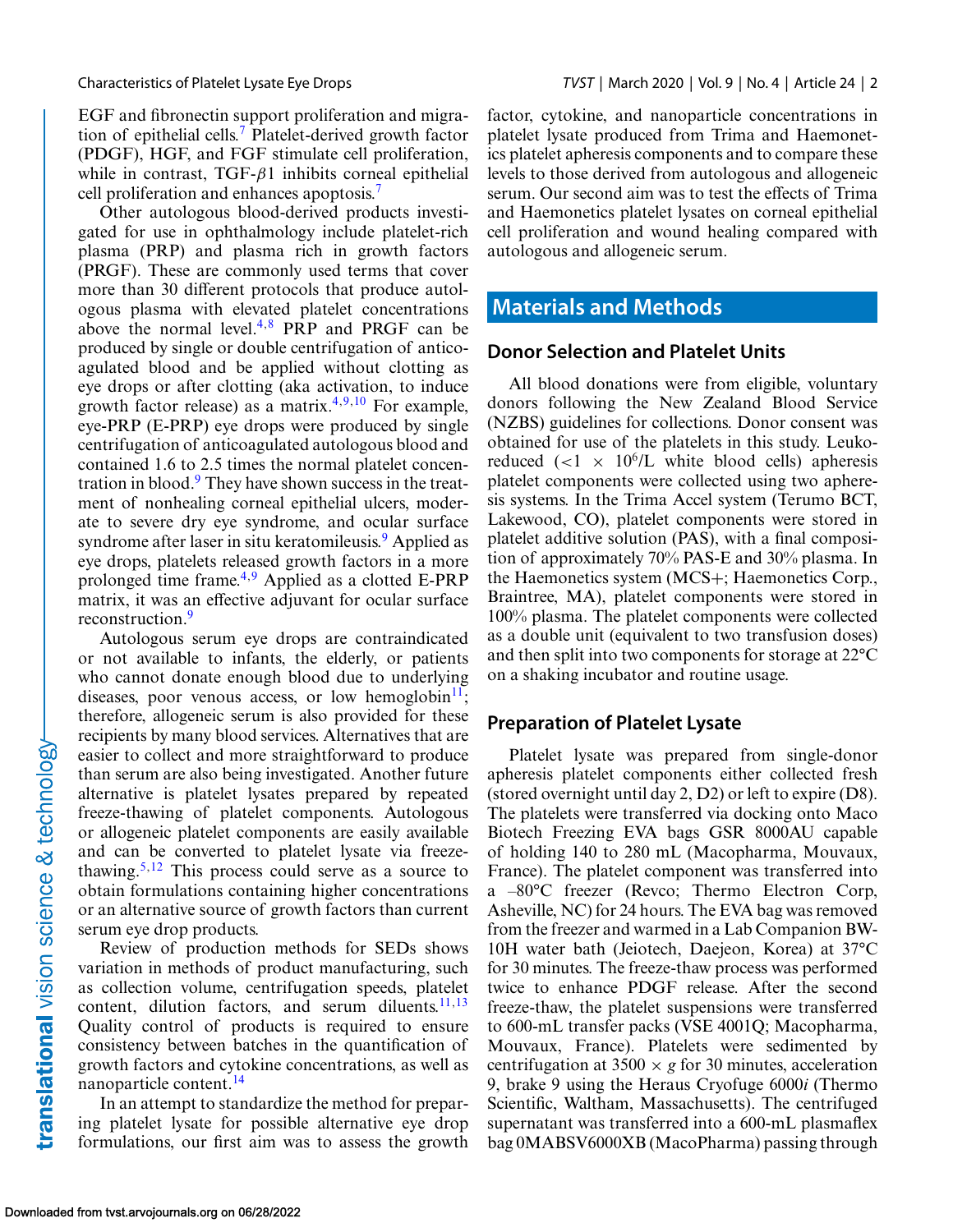a 0.65-μM filter using a Fenwal plasma extractor (Baxter Healthcare, Zurich, Switzerland). The filtration unit was removed from the plasmaflex bag using a tubing heat sealer, and an exchange coupler (Pfmmedical, Otzenhausen, Germany) was spiked into the bag. The cell-free supernatant, termed *platelet lysate*, was then filtered through a Millex GP 50-mm 0.22-μM filter (Millipore, Molsheim, France) using a three-way stop cock ZMC7401 (Baxter Healthcare) and 50-mL syringe (Terumo Corp, Tokyo, Japan) within a class II laminar-flow cabinet (HERAsafe; Thermo Electron LED GmbH, Langenselbold, Germany) and stored in 10- to 30-mL aliquots in EVA Maco Freezing bags GNR 1000AU (Macopharma) at –80°C.

#### **Preparation of Allogeneic and Autologous Serum**

Whole blood was collected from patients requiring autologous serum eye drops  $(n = 6)$  and healthy allogeneic blood donors ( $n = 6$ ). Units were left to clot at room temperature for 2 hours in dry collection bags (MRV5001LB; Macopharma). Serum was prepared by centrifugation at  $4303 \times g$  for 10 minutes, acceleration 9, brake 5 using the Heraus Cryofuge 6000*i* (Thermo Scientific). A Fenwal manual plasma expresser (Baxter Healthcare) was used to express the serum into an empty dry collection bag MRV5001LB (Macopharma), heat sealed, and centrifuged at 4303  $\times g$  for 10 minutes as above. The resulting serum was expressed into an empty dry collection bag MRV5001LB (Macopharma) and stored at –30°C. Serum was *not* diluted to 25% with 0.9% sodium chloride as per usual SED manufacturing by the NZBS for patient use**.**

#### **Growth Factor and Cytokine Analysis of Serum and Platelet Lysate**

The concentrations of soluble proteins in platelet lysate and serum were analyzed using commercially available kits. Specifically, TGF- $\beta$ 1, PDGF-AB/BB, IGF-1, EGF, VEGF, bFGF, HGF, and fibronectin were analyzed by enzyme-linked immunosorbent assay (ELISA) according to the manufacturer's instructions (R&D Systems, Inc., Minneapolis, MN).

#### **Detection of Nanoparticles by Dynamic Light Scattering Technology (ThromboLUX)**

Dynamic light scattering (DLS) technology (ThromboLUX; LightIntegra Technologies, Vancouver, BC, Canada) was used to assess the number and size of nanoparticles present in the serum (autologous,  $n = 6$ ; allogeneic,  $n = 6$ ) and platelet lysate components (Trima d2 [fresh],  $n = 6$ ; Trima d8 [expired],  $n = 6$ ; Haemonetics d2 [fresh],  $n = 6$ ; Haemonetics d8 [expired],  $n = 6$ ). The DLS score was generated using the manufacturer's settings (ThromboSight, Version 1.18; LightIntegra Technologies).

#### **Human Epithelial Cell Culture**

Donor corneal limbal rims were used to obtain primary cultures of human corneal epithelial cells, after the central corneas had been used for corneal transplantation. The rims were provided by the New Zealand National Eye Bank (Auckland, New Zealand), with approval from the Northern B Health and Disability Ethics Committee (NTX/06/19/CPD). The corneal epithelium was scraped from donor corneal rims, then cultured in Minimal essential medium (MEM) (Invitrogen, Waltham, Massachussetts) containing 10% fetal calf serum (Invitrogen), 1% antibiotic-antimycotic (Invitrogen), and 1% GlutaMax (Invitrogen). The culture medium was changed twice a week, and cells were passaged at 90% confluency using Tryple Express (Invitrogen).

### **CyQuant Proliferation Assay**

Cells were plated into 96-well plates at 4000 cells per well in 200 μL standard culture medium as above. The number of cells in each well was assessed the next day using the CyQuant assay, Thermo Scientific, Waltham, Massachusetts. Cell numbers on day 1 in each well were generated from a standard curve. Immediately afterward, the culture medium was changed to MEM with 1% antibiotic-antimycotic, 1% GlutaMax, 4 IU/mL heparin, and 10% of one of the following: Trima D2 (fresh) (n = 6), Trima D8 (expired) (n = 6), Haemonetics D8 (expired) ( $n = 6$ ), autologous serum ( $n =$ 6), allogeneic serum ( $n = 6$ ), and fetal calf serum ( $n = 6$ )  $= 2$ ) as the experimental positive control. A series of wells containing 8000, 4000, 2000, 1000, 500, 250, and 0 cells was also included for generation of the standard curve. After 24 hours of incubation in different treatment groups, the CyQuant assay was repeated to obtain cell numbers on day 2. A percentage increase in cell numbers over the last 24 hours was calculated for each well. Each sample was replicated four times (i.e., in four wells), and the mean was calculated.

#### **Wound-Healing Assay**

Cells were plated into 96-well plates at 8000 cells per well in 200 μL standard culture medium for 2 days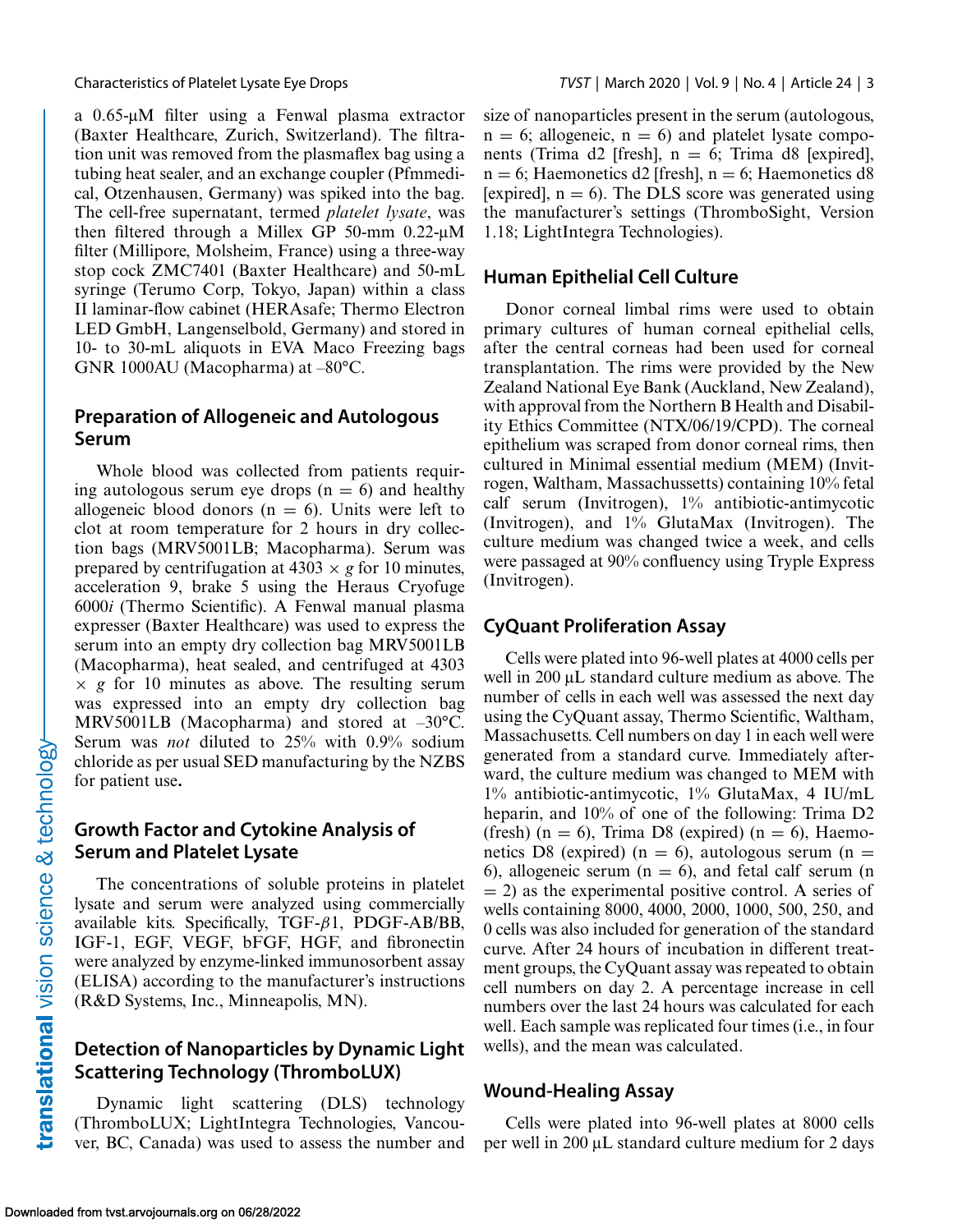until cells reached 100% confluency. Culture medium was changed to MEM with 1% antibiotic-antimycotic, 1% GlutaMax, 4 IU/mL heparin, and 10% of one of the following: Trima d2 (fresh) ( $n = 6$ ), Trima d8 (expired) (n = 6), Haemonetics d8 (expired) (n = 6), autologous serum, allogeneic serum  $(n = 6)$ , and fetal calf serum  $(n = 3)$  as the experimental positive control. A scratch wound was created in the center of each well using a 200-μL pipette tip. Images were captured at  $4\times$  magnification immediately after wounding and at 6, 12, and 24 hours at the same location. The area of wound was outlined and measured using ImageJ software (National Institutes of Health, Bethesda, MD). The area of wound healed from 0 to 6 hours, 6 to 12 hours, and 12 to 24 hours was calculated by subtracting the wound areas at different time points. The speed of wound healing from 0 to 6 hours, 6 to 12 hours, and 12 to 24 hours was calculated by dividing the area of wound healing by the number of hours taken. Each sample was replicated four times (i.e., in four wells), and the mean was calculated.

#### **Statistical Analysis**

The data are expressed as mean  $\pm$  standard deviation (SD). Data were analyzed using computer software (GraphPad Prism, Version 7.0; GraphPad, Inc., La Jolla, CA), by one-way analysis of variance (ANOVA). Holm-Sidak multiple comparison test was carried out post hoc, using allogeneic or autologous serum as the comparator. Corneal epithelial cell proliferation and wound-healing speed were analyzed using one-way ANOVA and Tukey's post hoc test for pairwise comparisons. A *P* value of less than 0.05 was considered significant.

# **Results**

#### **Platelet Lysate and Serum Eye Drop Growth Factor Concentrations**

Growth factor concentrations differed between the serum and platelet lysate groups [\(Table\)](#page-4-0). The platelet lysate derived from Trima liquid-stored platelets (70% PAS-E/30% plasma) showed a very similar overall growth factor and nanoparticle profile to the platelet lysate obtained from Haemonetics MCS+ platelets collected in 100% plasma. Both expired (day 8) and fresh (day 2) Trima and Haemonetics platelet lysates yielded significantly higher growth factor concentrations compared with autologous and allogeneic serum with the exception of fibronectin, IGF-1, VEGF, and HGF. The pH of all apheresis platelet units prior to production of lysate via the freeze-thaw process remained within the range 6.4 to 7.4, as recommended by the European Directorate for the Quality of Medicines and HealthCare  $(EDQM).<sup>15</sup>$  $(EDQM).<sup>15</sup>$  $(EDQM).<sup>15</sup>$  Importantly, all units were above the minimum requirements for platelet content of greater than  $200 \times 10^9/\text{unit}$ , set by the EDQM.<sup>[15](#page-8-0)</sup>

The concentration of EGF was significantly higher (two-to threefold) in expired and fresh Trima and Haemonetics platelet lysate formulations when compared with autologous and allogeneic serum  $(P < 0.0001)$ . Similarly, the concentrations of PDGF-AB ( $P = 0.0028$ ) and PDGF-BB ( $P < 0.0001$ ) were significantly higher (two- to threefold) in the platelet lysate formulations when compared with serum. The concentrations of bFGF and TGF- $\beta$ 1 were also significantly greater in platelet lysate formulations  $(P < 0.0001)$  (four- to ninefold and fourfold respectively) when compared with serum.

The concentrations of IGF-1, fibronectin, and HGF were substantially lower in the platelet lysate samples than autologous and allogeneic serum  $(P = 0.0036, P < 0.0001, \text{ and } P = 0.002)$ . The freezethaw procedure applied to all four platelet lysate groups did not enhance IGF-1, fibronectin, and HGF release from platelets. There was no significant difference in VEGF concentrations between any of the serum or platelet lysate formulations  $(P = 0.7095)$ . Fresh and expired Haemonetics platelets collected in 100% plasma were most able to replicate the growth factors present in serum.

#### **Nanoparticle Profile**

The concentration of nanoparticles was extremely variable across both fresh and expired platelet lysate samples as well as autologous and allogeneic serum [\(Table\)](#page-4-0). The freeze-thaw procedure did not contribute to an increase in the nanoparticle concentration. Rather, a small decrease was observed when compared with serum samples  $(P = 0.2811)$ . There was also no statistically significant difference in nanoparticle radius.

#### **Corneal Epithelial Cell Proliferation**

Analysis of primary cultured human corneal epithelial cell proliferation (percentage increase in cell number over 24 hours of culture) revealed no significant differences between groups (one-way ANOVA,  $P = 0.363$ , suggesting that all groups were equally effective in promoting epithelial cell proliferation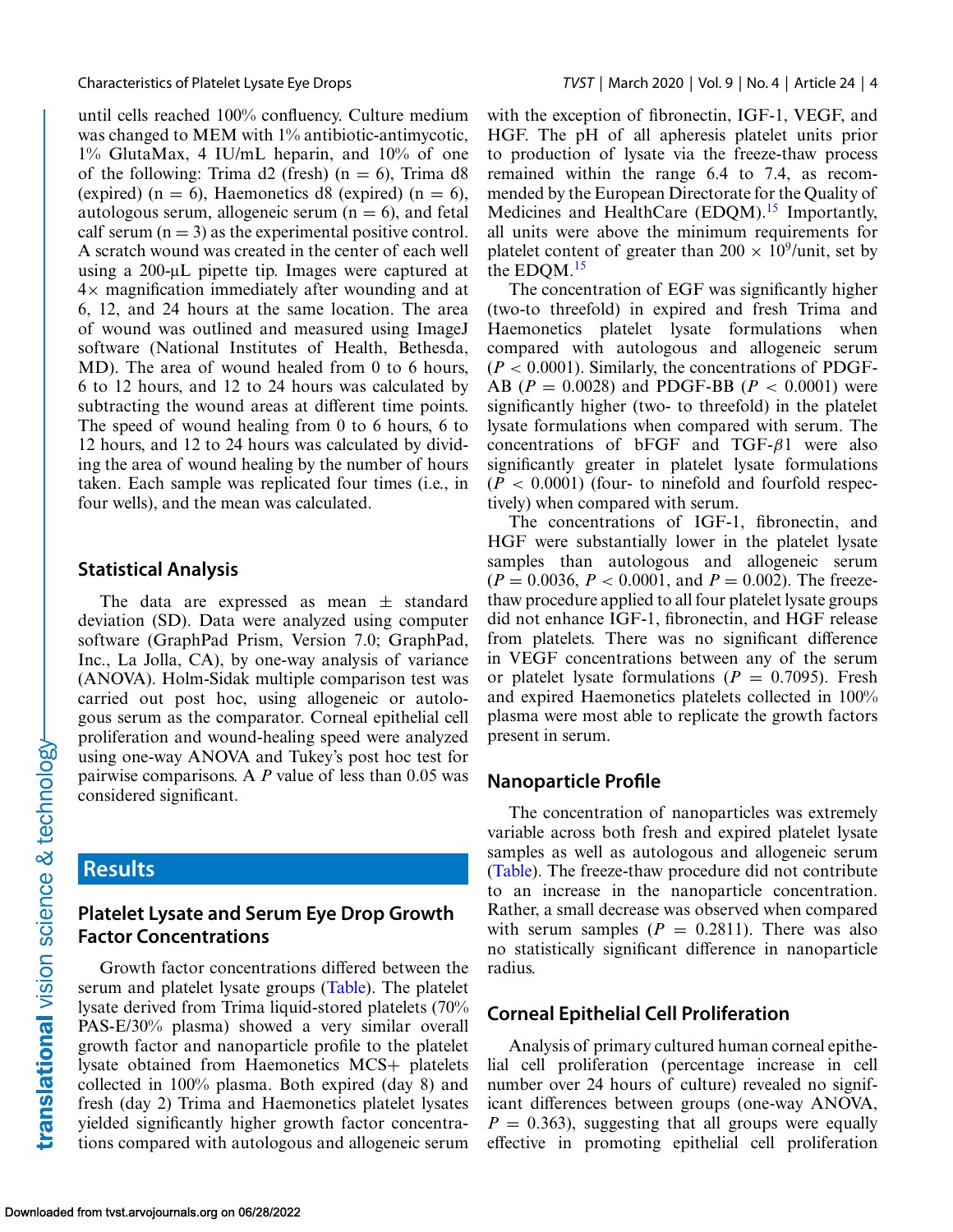<span id="page-4-0"></span>

| Table. Characteristics of Serum Eye Drops and Platelet Lysates* |                      |                      |                                      |                                    |                                    |                                                           |                      |
|-----------------------------------------------------------------|----------------------|----------------------|--------------------------------------|------------------------------------|------------------------------------|-----------------------------------------------------------|----------------------|
| Growth Factor and                                               |                      |                      | Trima (70% PAS-E:30% Plasma)         |                                    |                                    | Haemonetics LDP (100% Plasma)                             |                      |
| Nanoparticles                                                   | Serum Autologous     | Serum Allogeneic     | D <sub>2</sub> (Fresh)               | D8 (Expired)                       | D2 (Fresh)                         | D8 (Expired)                                              | P Value <sup>T</sup> |
| EGF (pg/mL)                                                     | $656.3 \pm 175.8$    | $884.3 \pm 303.6$    | $1531 \pm 334.3$                     | $2373 \pm 1017^{\frac{4}{10}}$     | $1206 \pm 259$                     | $2451 \pm 370.5^{1.9}$                                    | $-0.0001$            |
| PDGF-AB (pg/mL)                                                 | $12,432 \pm 6398$    | $1,236 \pm 3207$     | $22,404 \pm 5518$ <sup>5</sup>       | $7,532 \pm 5868$                   | $25,590 \pm 11,072^{1.9}$          | $26,403 \pm 6540$ <sup>1</sup> , 5                        | 0.0028               |
| PDGF-BB (pg/mL)                                                 | $2814 \pm 610.8$     | $2880 \pm 1188$      | 5209 $\pm$ 1147 <sup>‡, §</sup>      | $5719 \pm 1599^{1.9}$              | 5819 ± 1141 <sup>‡,5</sup>         | $10,809 \pm 1702^{\frac{1}{4},5}$                         | 0.0001               |
| bFGF (pg/mL)                                                    | $7.79 \pm 5.233$     | 4.911 ± 4.024        | $164.9 \pm 62.06^{1.9}$              | $126.2 + 53.94†, 5$                | $92.58 \pm 58.61$ <sup>1,5</sup>   | $65.35 \pm 48.03$                                         | 0.0001               |
| $TGF-\beta$ 1 (pg/mL)                                           | $27,802 \pm 6538$    | $32,719 \pm 13,980$  | 49,280 ± 7186                        | $69,271 \pm 51,345$ <sup>1,5</sup> | $29,626 \pm 73,952^{1.9}$          | $58,932 \pm 63,517^{\text{\texttt{1}},\text{\texttt{5}}}$ | 0.0001               |
| $IGF-1$ (ng/mL)                                                 | 55.01 ± 41.92        | $71.52 \pm 31.71$    | $23.68 \pm 3.33^9$                   | $24.7 \pm 11.87^5$                 | $70.23 \pm 25.58$                  | 55.16 $\pm$ 7.66                                          | 0.0036               |
| Fibronectin (ng/mL)                                             | $261,147 \pm 80,868$ | $211,908 \pm 45,066$ | $24,498 \pm 40,468$ <sup>1</sup> , 5 | $4,468 \pm 8028$ <sup>1,5</sup>    | $88,150 \pm 61,267$ <sup>1,5</sup> | $93,703 \pm 145,800$                                      | 0.0001               |
| HGF (pg/mL)                                                     | $1003 \pm 198.3$     | $922.5 \pm 215.4$    | $492.8 \pm 225.9$ <sup>1,5</sup>     | 623.2 $\pm$ 240.1 <sup>1,5</sup>   | $533.5 \pm 131^{1.9}$              | $738.9 \pm 83.65$ <sup>1</sup>                            | 0.0002               |
| <b>JEGF</b> (pg/mL)                                             | $254.5 \pm 115.8$    | $304.3 \pm 202.1$    | $269.2 \pm 140$                      | 404.4 ± 167                        | $303.6 \pm 228.2$                  | 304.4 ± 119.2                                             | 0.7095               |
| ThromboLUX nanoparticle<br>radius (nm)                          | $138 \pm 31.06$      | 31.87<br>$186.3 \pm$ | $129 + 39.94$                        | $199.3 \pm 111.2$                  | $207.2 \pm 50.78$                  | 44.58<br>$186.7 \pm$                                      | 0.1262               |
| ThromboLUX nanoparticles x<br>$10^{12}$ /L                      | $3.217 \pm 3.998$    | $2.317 \pm 2.156$    | $0.65 \pm 0.1871$                    | $0.8333 \pm 0.8017$                | $1.8 \pm 1.293$                    | $2.15 \pm 1.522$                                          | 0.2811               |
|                                                                 |                      |                      |                                      |                                    |                                    |                                                           |                      |

Characteristics of Serum Eye Drops and Platelet Lysates\* Table.

\*Values shown as mean  $\pm$  SD; n  $=$ = 6 for all groups.

†Obtained using one-way ANOVA indicating an overall difference between the serum eye drops and platelet lysate formulations.

f P < 0.05 between serum autologous eye drops and platelet lysate, determined using one-way ANOVA and Holm-Sidak multiple comparison test.<br>∮P < 0.05 between serum allogeneic eye drops and platelet lysate, determined using <sup>5</sup>P < 0.05 between serum allogeneic eye drops and platelet lysate, determined using one-way ANOVA and Holm-Sidak multiple comparison test.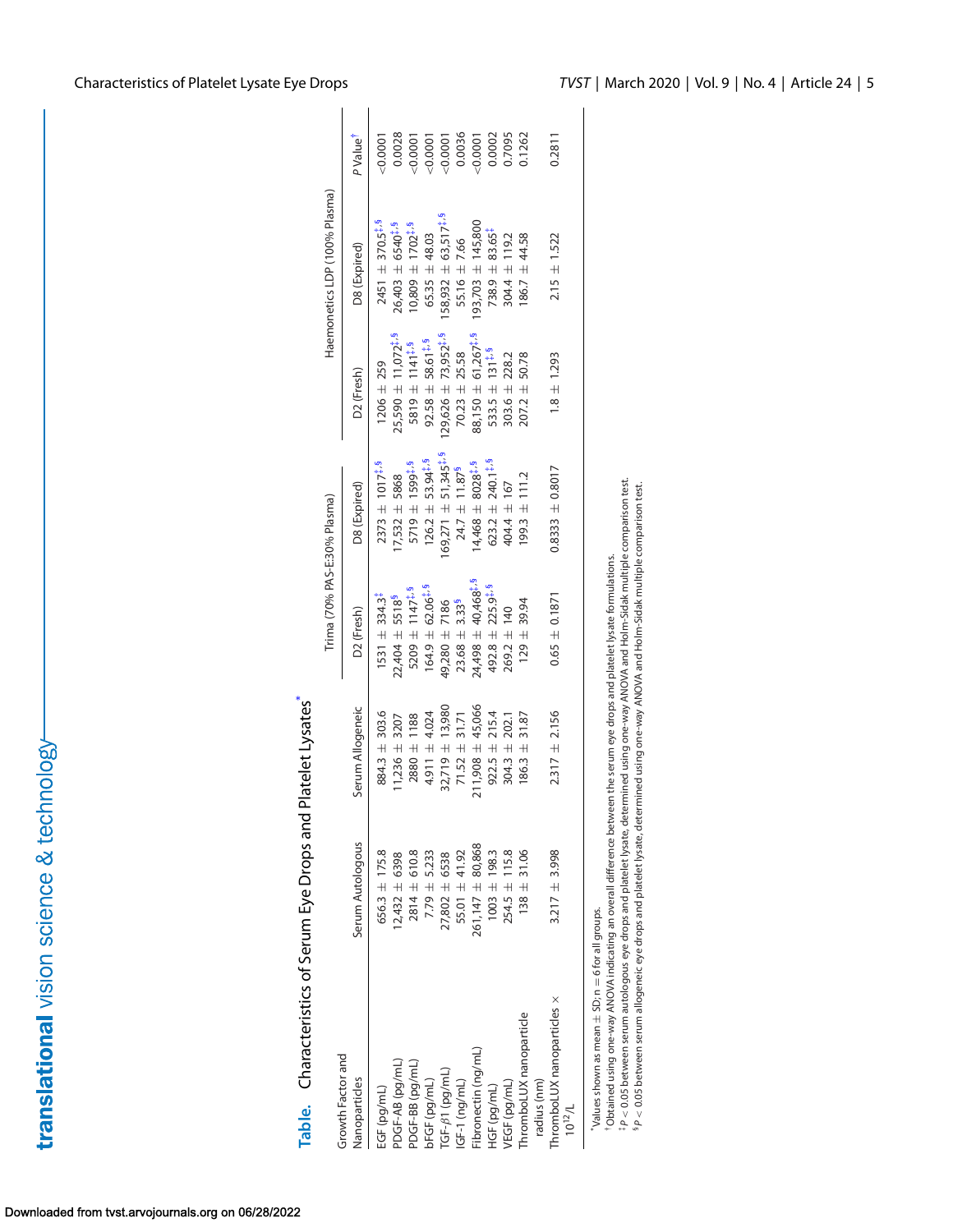Corneal epithelial cell proliferation



**Figure 1.** Proliferation of corneal epithelial cells supplemented with 10% of serum, platelet lysate, or fetal calf serum. There was no significant difference between groups (one-way ANOVA,  $P = 0.363$ ).  $n = 6, 6, 6, 6, 6, 2.$ 

in culture, to a similar extent as the experimental control fetal calf serum, normally included in standard medium to maintain optimal epithelial cell proliferation (Figure 1).

#### **Corneal Epithelial Cell Wound Healing**

One-way ANOVA of corneal epithelial cell woundhealing speed showed a significant difference between groups at 0 to 6 hours ( $P = 0.001$ ). Tukey's post hoc test (pairwise comparisons) showed that the speed with which corneal epithelial cells migrated to close the wound was significantly lower in autologous serum, compared with standard medium containing fetal calf serum  $(P = 0.001)$  [\(Figures 2,](#page-6-0) [3\)](#page-7-0). However, the speed was also significantly lower in allogeneic serum, compared with standard medium containing fetal calf serum ( $P = 0.002$ ). The three platelet lysates were comparable to fetal calf serum control (no statistically significant difference in pairwise comparisons). Although there was no significant difference in other Tukey pairwise comparisons at 0 to 6 hours, including no significant difference between any of the platelet lysate groups and any of the serum groups, the results still suggest that platelet lysates were at least equivalent, if not better, than serum in initiating corneal epithelial cell migration to close a wound. There was no significant difference between any of the groups at 6 to 12 hours and at 12 to 24 hours, suggesting that all groups were comparable or as good as fetal calf serum in promoting corneal epithelial cell wound healing in the mid and late stages of healing.

## **Discussion**

This study assessed growth factor and nanoparticle concentrations in two different types of platelet lysates, prepared fresh and after expiration of platelet concentrations, compared with autologous and allogeneic serum used for the preparation of eye drops. The results demonstrated significant differences in growth factor levels between platelet lysates and serum, regardless of whether the platelet lysates were fresh or expired formulations. The concentrations of growth factors EGF, PDGF-AB/BB, bFGF, and TGF- $\beta$ 1 were significantly greater in platelet lysate formulations, whereas the concentrations of IGF-1, fibronectin, and HGF were significantly lower in platelet lysate formulations compared with serum. VEGF concentration was the same in all formulations.

The comparatively large differences found in TGF-β1 levels between serum and platelet lysates manufactured using Trima and Haemonetics apheresis platelet collection technologies assume that the different technologies used in the two cell separators (Haemonetics MCS+ and Terumo Trima Accel) will have the same effect on platelets during the collection processes, and their activation states during storage may differ. The additional platelet storage lesion effects when using fresher platelets (2 days of storage) when compared with outdated platelets (8 days of storage) are seen in the levels of TGF- $\beta$ 1 found in the subsequent platelet lysate generated from these starting components. These differences have direct effects on the downstream manufacturing techniques used to produce the platelet lysate product. The increase in TGF- $\beta$ 1 suggests that the TGF- $\beta$ 1 levels obtained in 2-day stored platelets and in serum that has been prepared by clotting in blood collection bags may not cause maximal release of this growth factor.

Production of the platelet lysates used a simple freeze-thaw process, whereas the serum eye drops product achieved release of platelet granule contents by blood clotting, that is, it involved activation of platelets by thromboxane A2, ADP (Adenosine diphosphate) (both released endogenously by platelets during the activation process), and thrombin (which was produced by the coagulation cascade).

The observation of different levels of TGF- $\beta$ 1 in the different products was not expected but is not a surprise. Since each growth factor tested within this study selectively regulates different cellular processes involved in cellular healing and repair, the high levels of TGF- $\beta$ 1 in platelet lysate require further optimization, testing, and standardization. By ensuring the correct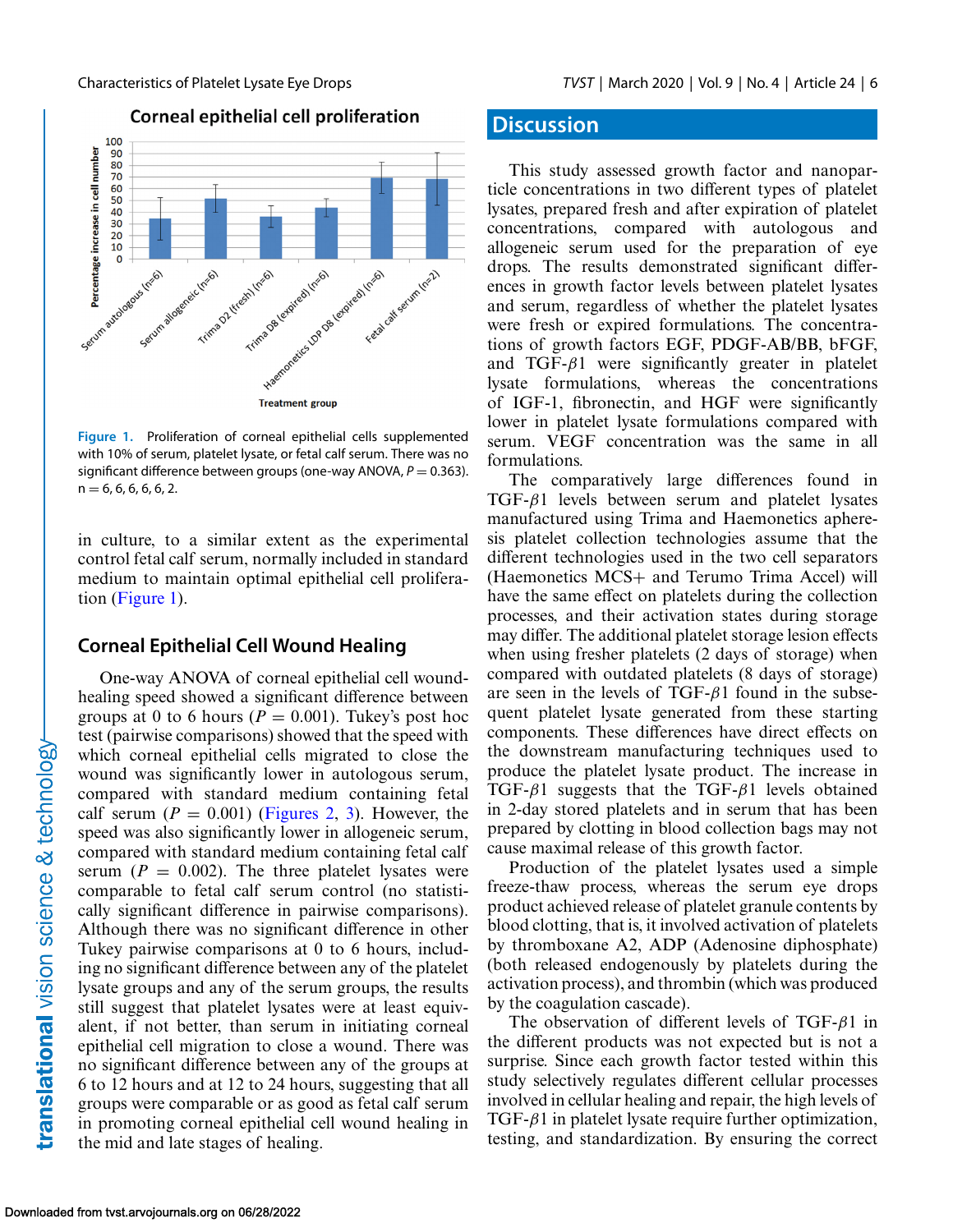<span id="page-6-0"></span>



translational vision science & technology

**Figure 2.** Representative images showing migration of corneal epithelial cells to close a scratch wound, taken at different time points. The area of the wound at each time point is outlined. The dots were permanent marker pen marks on the outside of the wells to ensure the same location was imaged. Scale bar = 1000 μm. Serum Auto, serum autologous; Serum Allo, serum allogeneic; Trima D2, Trima day 2 (fresh) platelet lysate; Trima D8, Trima day 8 (expired) platelet lysate; Haemo D8, Haemonetics day 8 (expired) platelet lysate; FCS, fetal calf serum.

concentration of TGF- $\beta$ 1 is delivered to the ocular surface, the traditional anti-inflammatory outcomes could be observed. These results emphasize that the methods used to produce platelet lysate components require further study.

Nanoparticles most likely represent platelet-derived extracellular vesicles (PL-EVs), which contain proteins, lipids, and RNAs, and are a newly discovered way by which cells communicate to their neighbours.<sup>[16](#page-8-0)</sup> PL-

EVs contribute to processes such as clotting, angiogenesis, inflammation, immunoregulation, cellular prion protein transport, tumor progression, and platelet lysate-mediated wound healing[.16,17](#page-8-0) An increase of PL-EV concentrations due to increasing time of platelet concentrations in storage is associated with loss of platelet function, measured by externalization of CD62P in response to thrombin receptor-activating peptide 6 activation.[14](#page-8-0) In the current study, there was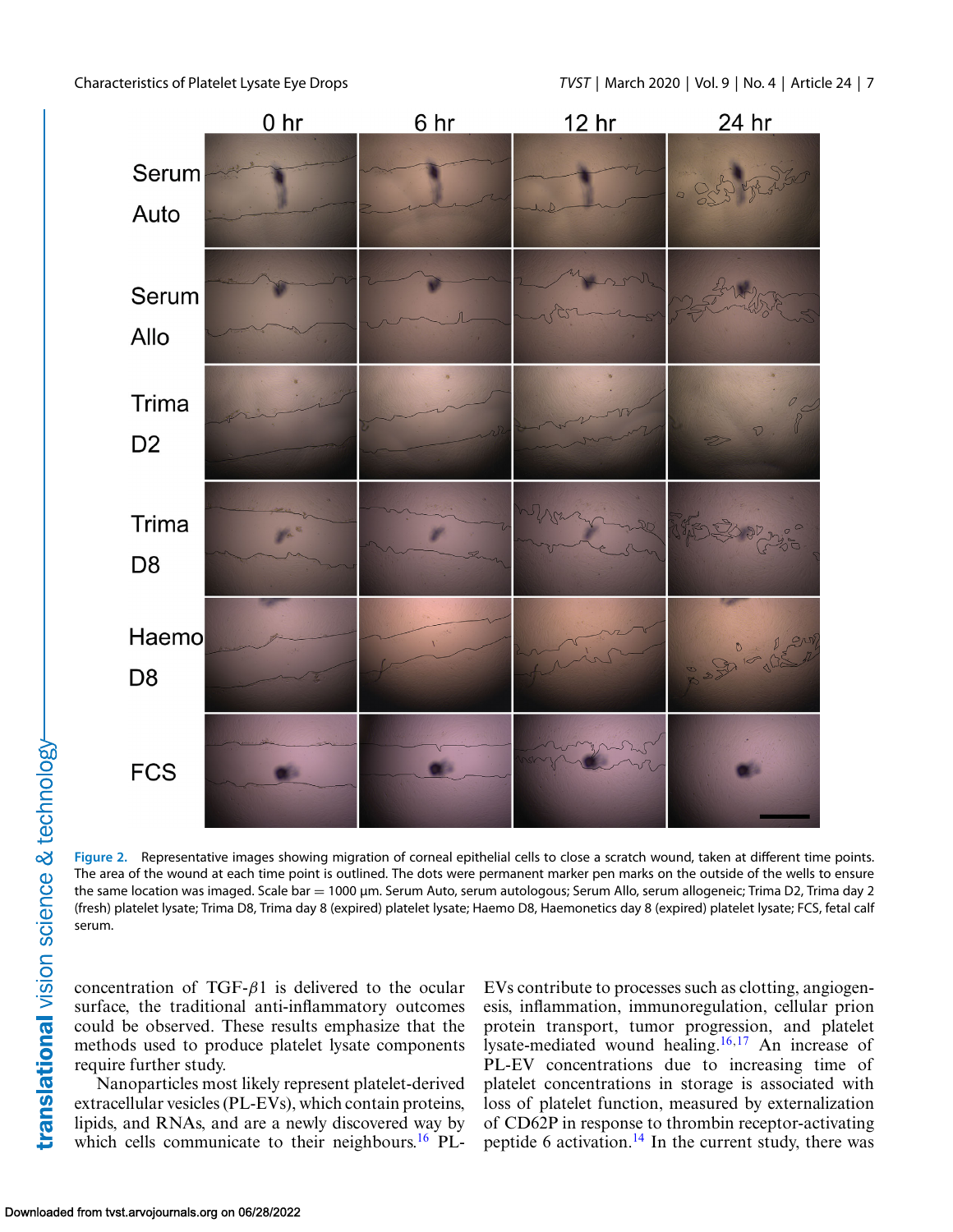<span id="page-7-0"></span>

**Figure 3.** The speed with which corneal epithelial cells migrated to close a scratch wound in culture medium supplemented with 10% of serum, platelet lysates, and fetal calf serum. One-way ANOVA showed a significant difference between groups at 0 to 6 hours. Tukey's comparison showed significant differences between serum autologous and fetal calf serum (\*) and between serum allogeneic and fetal calf serum. There was no significant difference in other pairwise comparisons at 0 to 6 hours. There was no significant difference between groups in corneal epithelial cell woundhealing speed by one-way ANOVA at 6 to 12 hours and at 12 to 24 hours.

no difference in nanoparticle radius and concentration between serum and platelet lysates, suggesting no change in platelet lysate function due to PL-EVs. Platelet lysates were comparable to serum in promoting the proliferation of corneal epithelial cells in vitro and appear to be better in promoting initial corneal epithelial cell migration to close a wound compared with serum.

Fibronectin, a major platelet adhesive ligand, is a plasma protein not dependent on platelets. Observed reductions in fibronectin levels in Trima D<sub>2</sub> and D<sub>8</sub> can be attributed to the manufacturing method. The Trima system stored platelet components in PAS, with a final composition of approximately 70% PAS-E and 30% plasma, hence reducing plasma and fibronectin levels by 70%. In comparison, there was no reduction of plasma or fibronectin in Haemonetics D2, D8, and autologous and allogeneic serum.

This study differs from previous comparisons of serum eye drops in that it assessed the characteristics of fresh (day 2) and expired (day 8) platelet lysate produced from freeze-thawing of apheresis platelets collected in either PAS (Trima) or 100% plasma (Haemonetics) as a potential source of growth factors for production of a new class of eye drops to be used as an innovative alternative to current serum eye drop treatments. It is clear that fresh and expired platelet lysate did not uniformly yield high concentrations of all growth factors of interest in enhancing corneal epithelial repair in a clinical setting.

Results of the in vitro corneal epithelial cell proliferation test confirmed the efficacy with which platelet lysates promote epithelial cell proliferation. Results of the scratch wound assay suggest that all three platelet lysates tested (fresh and expired Trima, expired Haemonetics) were as effective, if not better, than autologous and allogeneic serum in closing corneal epithelial wounds in the initial 0 to 6 hours of injury. These results suggest the future application of platelet lysates for the treatment of corneal surface diseases.

This study provides valuable data regarding the ability of both fresh and expired platelet lysates collected in both the Trima system and the Haemonetics system to replicate or enhance growth factor levels found in autologous and allogeneic serum components, and it confirmed their ability to promote proliferation and heal corneal epithelial wounds. Furthermore, we have shown that platelet lysates derived from fresh and expired Haemonetics MCS+ apheresis platelets collected in 100% plasma were most able to replicate the growth factors found in serum. The results provide a new avenue for platelet lysate manufacture within blood service operations. Platelet lysates could be prescribed by clinicians in the same way as serum eye drops, with an enhanced growth factor profile compared with autologous serum formulations. The ability to manufacture platelet lysate from expired platelet components will likely result in a reduced overall cost of production of the drops compared with serum eye drops and will not compete with the requirements of patients for fresh platelet component access for transfusions. Furthermore, the expired platelet units have been manufactured according to the EDQM standards around the preparation, use, and quality assurance of blood components providing blood banking operations additional manufacturing opportunities to manufacture novel transfusion materials for human patients. It will also avoid the need for collection of whole blood, for serum, for production of the eye drops. Indeed, the current study has demonstrated the potential suitability of using expired platelet components as a source of platelet lysate. Therefore, platelet lysates derived from expired platelet units constitute a feasible and potential novel source of human growth factors for the treatment of ocular surface diseases. Further in vivo studies to assess the wound-healing nature of